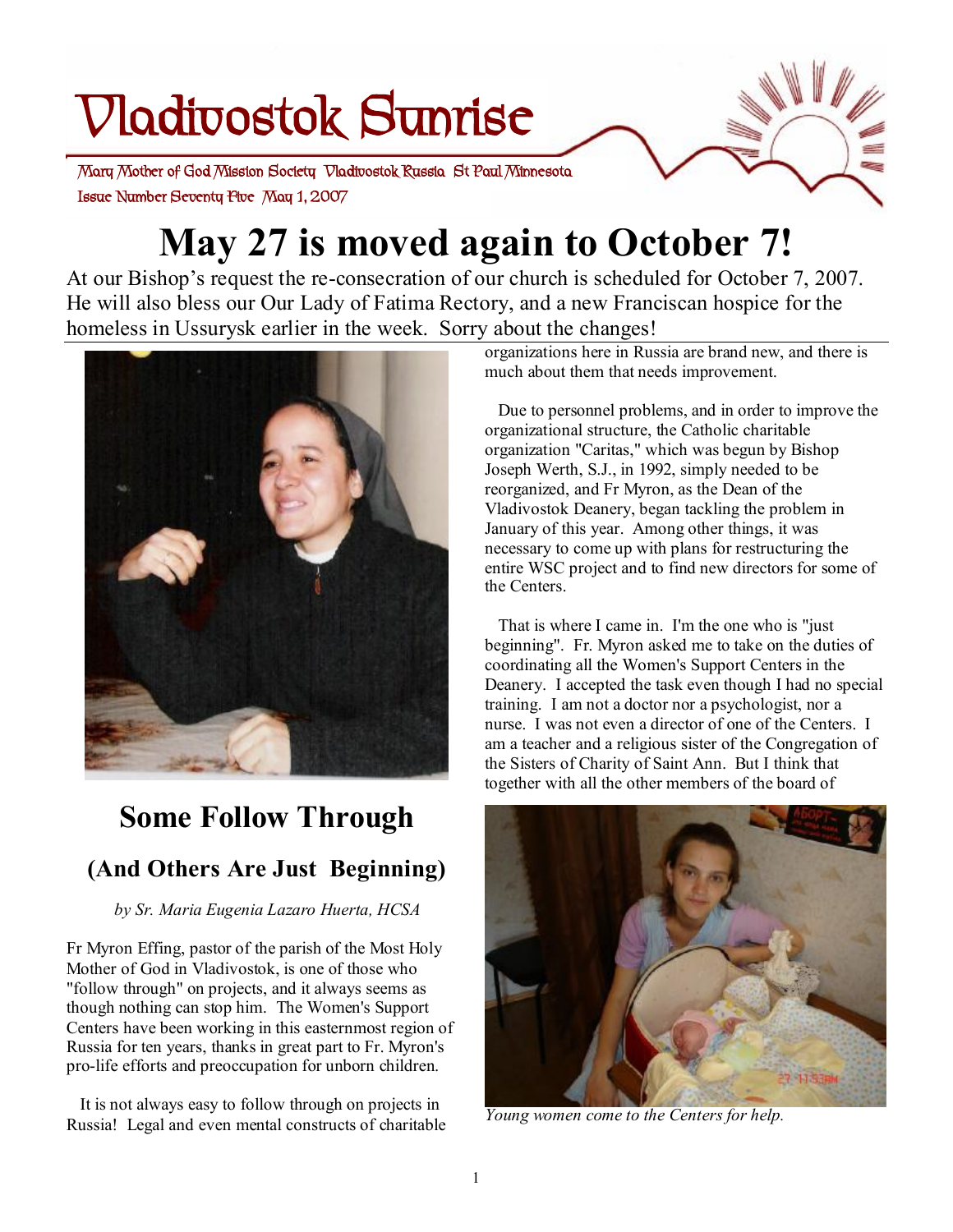

*American visitors bring children's clothing for the Centers.* 

directors of the Centers and all the Centers' directors and volunteers, we can continue to provide a necessary service, a beautiful and important service to our society in which the scourge of elective abortion continuous to grow at an alarming rate.

 Official statistics indicate that each year there are 1.6 million elective abortions in Russia (which has less than one half of the population of the United States of America.) In Russia one abortion in every five is performed on young mothers under the age of 18, (320,000 a year).

 During my first months of working as coordinator I have visited nearly all the Centers: Vladivostok (3); Khabarovsk (1); Blagoveshensk (1); and Trudavoye (1)— Nakhodka still remains. And I can tell you that each time I visit a Center I become more enthusiastic about them. The work that the directors and volunteers are doing with the mothers and their babies whom they receive is so very important!

 Before ending this article with the good news of a new Center in the town of Trudovoye, about which the director, Lyuba Sadovkikova will tell you, I would like to direct a few words to the friends and benefactors of all the Centers. You, like Fr. Myron, are among those "who follow through!" Thank you for your continuous support, your financial and moral help, and for your prayers!

#### **A New Women Support Center in Trudovoye**

#### *by Lyubov Sadovnikova, Center Director*

 Since January 15 of this year a new Women's Support Center has been carrying out its work, first in premises



*Lyubov Sadovnika, the Leader of the Trudovoye Center.* 

located in Trudovoye Hospital № 3 and later in the Trudovoye Town Hall, located about 45 minutes north of Vladivostok. In this short period our new Center has already received 200 women visitors, including pregnant women and teenage mothers. Some have asked for and received medical and moral assistance, and others have simply visited the Center out of curiosity.

 The Center volunteers give information about the purpose of the Center, about methods of natural family planning, about abortion and its consequences, about the development of the fetus in the mother's womb, about venereal diseases, about breastfeeding, about chastity and its benefits, or they simply talk about life and when possible offer material and spiritual support.

 As this article is being written the registration book of the new Center shows 18 young single mothers, 11 single pregnant women and 7 families of five children who are receiving help. We are very proud of this substantial beginning of our new Center, and we hope that the work of the Center will grow as well and as fast as the children whom we are trying to help!

### **News Notes**

#### *by V Rev Myron Effing, C.J.D.*

● **Caritas Reorganized.** The local Caritas organization has done a remarkable amount of good since it was founded in our parish, especially in connection with Catholic Relief Services, an organization of the American bishops, and with Renovabis, an organization of the bishops of Germany. Most of this aid was of a one-timeemergency nature, especially during the Russian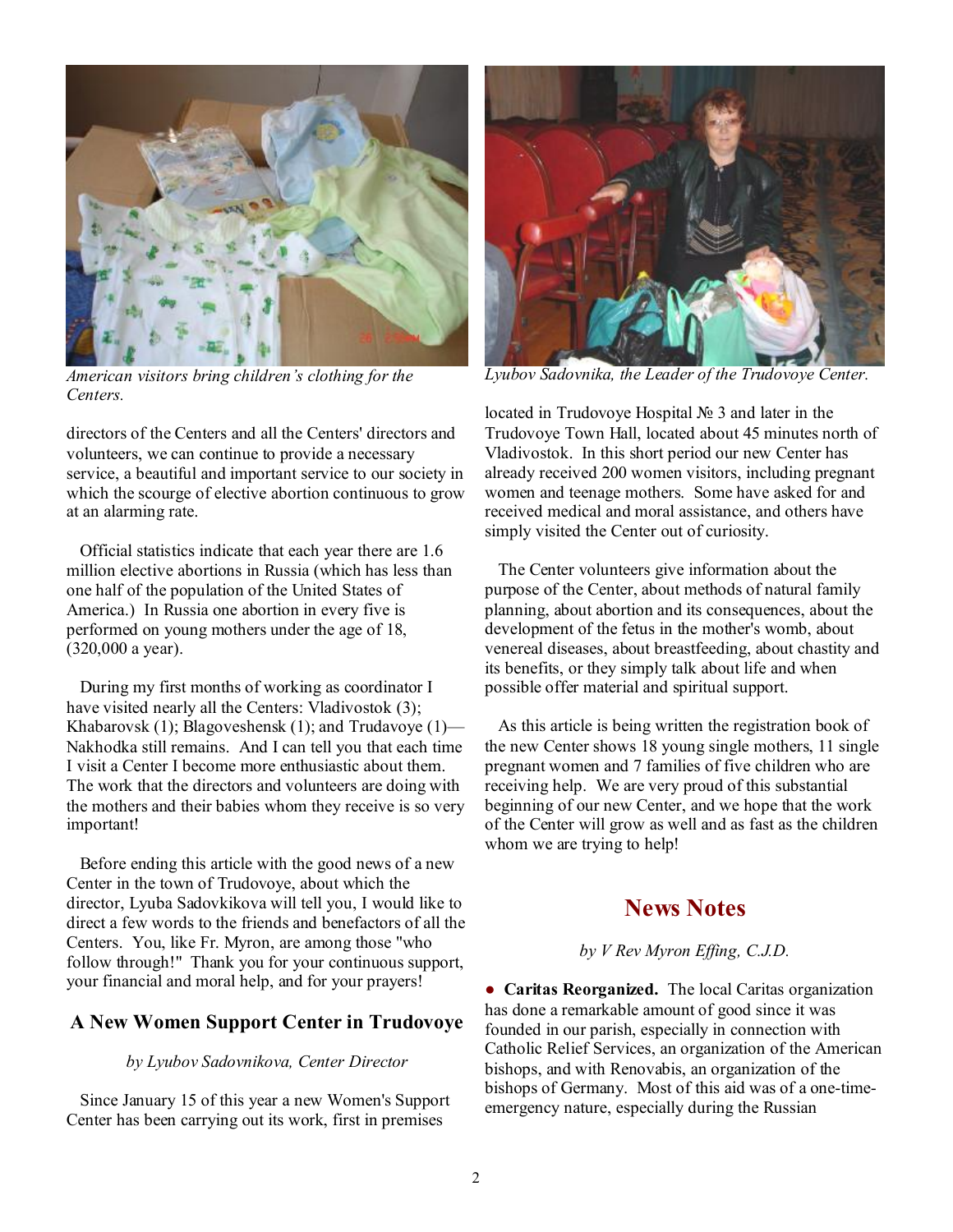economic emergency. But one program—of which we are the most proud—is the Women's Support Centers which were founded here by the help and support of the Catholics of Ohio.

 The Women's Support Centers are on a new cycle of maturity. We've rewritten all the policies and handbooks. The Centers will be coordinated by a new Board, the leader of which will be Sister Evgenia. And we will try to get out of debt. Who wants to help us with this important project and program?

● Cardinal Stephen Fumio Hamao of Japan recently visited Khabarovsk to bring some **relics of St John Chrysostom** as a gift from the Holy See to the new Orthodox Seminary there. The exchange took place on April 12 when Cardinal Hamao officially gave the relics to Archbishop Mark, Bishop of Khabarovsk and of Priamurye.

 There were some 700 Catholic and Orthodox faithful waiting at the Cathedral of the Transfiguration to witness the event. The priests began hymns and prayers as two servers lowered the ornamental golden fans over the relics in a bronze reliquary that Cardinal Hamao carried on a small red pillow. At the doors of the cathedral Archbishop Mark, beaming, kissed the relics and received them from Cardinal Hamao and the two of them then processed through the main doors of the cathedral.

 Afterward, the Archbishop took the Cardinal on a tour of the cathedral beginning on the main level and then going downstairs to the lower church dedicated to St Mark. There the entire press corps of the city was gathered (some 4 or 5 TV stations) and they held an impromptu conference. The event was on Russian national news in



the evening.

*Archbishop Mark receiving the relics of St John Chrysostom in Khabarovsk.*

 The Catholic parish in Khabarovsk was the second parish we founded after coming to Russia 15 years ago, and it is still in the Vladivostok deanery.

● **Change of pastors in Romanovka and Nakhodka!** On March 15 Fr Myron, the Dean of the Vladivostok Deanery, installed new pastors in those parishes. The former pastor of both parishes, Fr Bartholomew Shost, has to return to Poland to care for his parents who are ill. Fr Christopher Terebka, who has "Fr Bart's" assistant took over as pastor of Holy Trinity Parish in Romanovka. Fr Sebastian D'Silva, one of Fr Myron's helpers in Vladivostok and a native of India, was installed as the third pastor of Our Lady of the Pacific Parish in Nakhodka. The architect was able to bring the general plan for the new church there for approval by the new pastor. As our readers know, we've been planning for new churches in both of these cities for several years. It seems that the time to begin will soon arrive.



*(from l.)Incoming pastor "Shistov" and outgoing pastor Fr Bartholomew with Fr Myron in Romanovka.* 

*New Pastor Fr Sebastian receiving the official parish books in the chapel in Nakhodka.*



**Ave Maria!**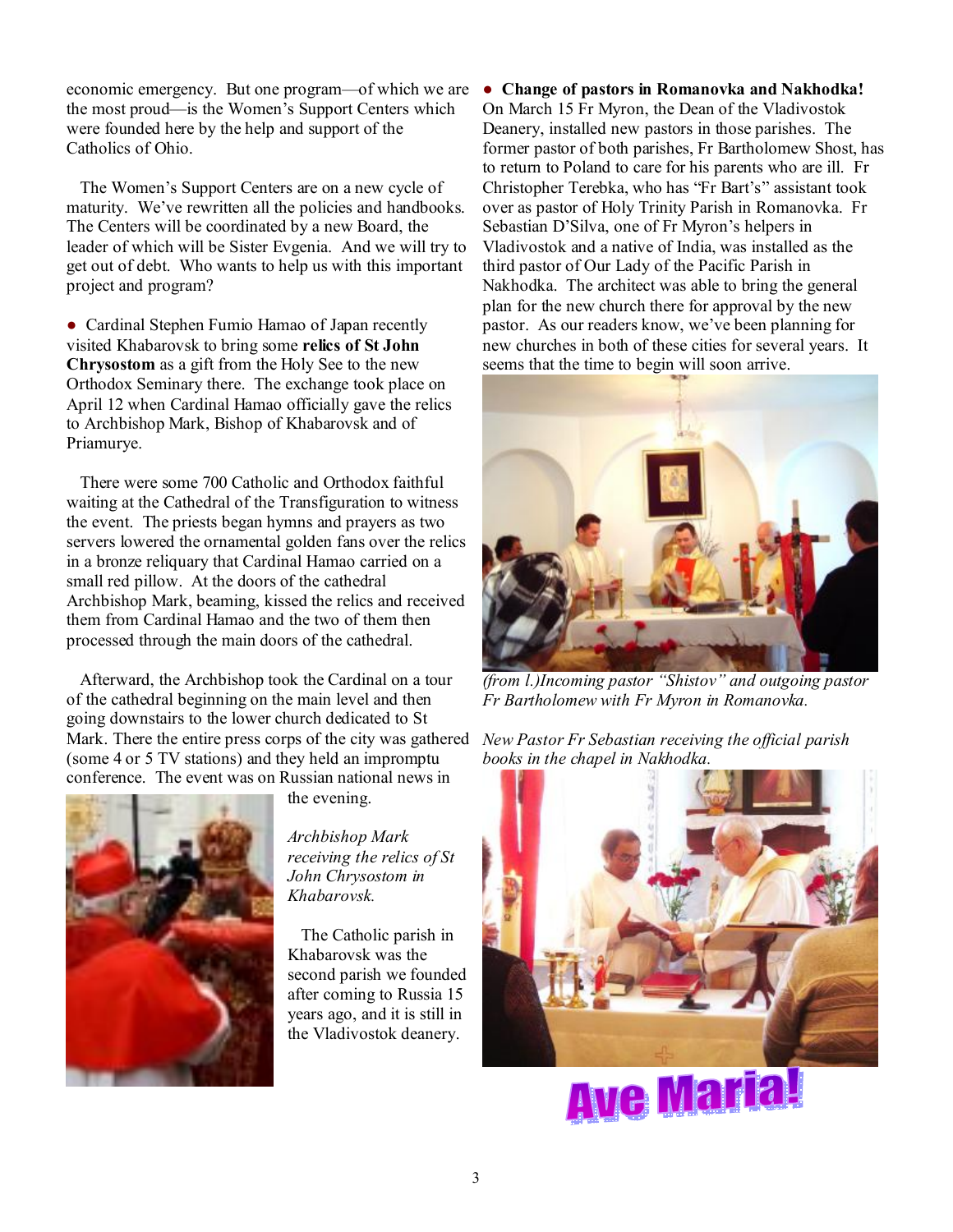

*Architect's proposal for the new Our Lady of the Pacific Church in Nakhodka. It will be two blocks from the bay.* 

• We hope to publish Miroslava Igorevna Efimova's book on the history of the Church in our part of Russia. Here is a recent find—a drawing of the **Catholic church** that once stood in **Ussurysk**.



● **Street kids**: Recently Denis had a meeting with the police officers of the local Commission on Minors to discuss ways of our future cooperation in resolving the street kids situation. We have been already cooperating with the Commission by exchanging info on kids. Denis was asked to give testimony about a 16 year old boy, Alexei, who has been living on the street for two years totally deprived of his mother' care and support. Together with the officers we seek to place this kid in a government care facility until he turns the legal age and the government will issue him a passport so that he can officially work. We have been helping Alexei with food, clothes and medication.

 Also we continue to respond to the Commission's occasional need of help with transportation when they are inspecting children's sites and private homes, and when they need a witness to such inspections. The overall number of street children has noticeably decreased in the city.

• The apartment that we bought for the Omega student program happens to be in the very building which will probably be torn down to make room for the **new bridge across Golden Horn Bay!** We are waiting for word. It will mean that the government will have to buy the apartment at commercial prices, and then we can buy a different one. Research for the bridge is going on, including geological surveys, so a final decision about our Omega apartment is still to come.

● There is a new **Russian film** which is very popular just now called **"Island."** It is a wonderful and at the same time terrible study of Russian culture. I hope it is helping the Russians and the Russian Church to have a good look at themselves, and to begin to make more positive steps to heal their culture and their Church.

● We held the **Easter Vigil** and the Easter Morning Mass inside the church!—in spite of the dirt and scaffolds everywhere. We just couldn't wait to get back in. Most of the walls and ceilings are done—just the part over the choir remains. On Easter Monday, we moved out again, and construction began on the new floor. After that, we can start on the altars, chapels, and then—The Steeples! We are so anxious to have it done. 15 years of waiting! Pray for us! We did finally get a date from the bishop for the rededication of our church, and it will October 7. Sorry we have to move it again from August. But everybody seems happy with the new date. Even tickets will be cheaper then than in the summertime, so you can come, too!

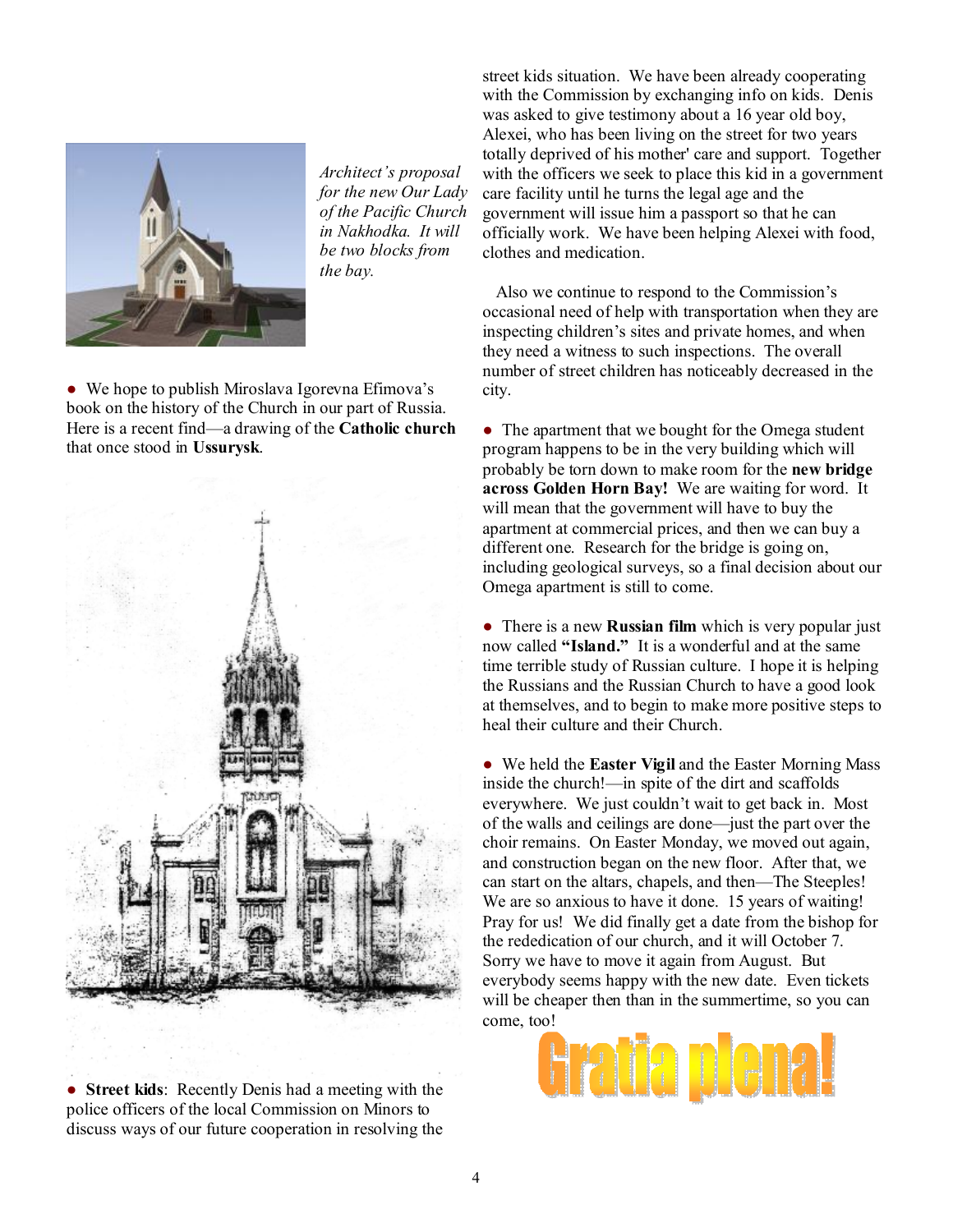

*The clean white walls will allow the stained glass windows to shine! Scaffold still standing on March 19.* 

• Recently Fr Myron was invited by the governor to attend his annual **"State of the Krai" address**. It was fantastic! I think that finally there is a clear plan for the future for our State here in Russia, and for the city of Vladivostok. And we want to be part of it! A new university will be established with 100,000 students! New plans for bridges, for entertainment facilities, for scientific institutions. President Putin has big projects in mind for us, too, including the building of two huge bridges, the building of an new oceanarium, the establishment of a "Las Vegas" style city (while closing all small gambling places in the state) and even the building of a bullet train between Vladivostok and Khabarovsk! Social problems continue here, but he is hoping that these public works projects will attract new investment, and attract more workers to this region, in order to build the economy. This is important for our future, too, not only financially, but because there is a "brain drain" from Vladivostok to Moscow and Europe, including some parishioners!

 Of course the Catholic Church should be part of all the new developments! Our ability to attract more members will improve when we finish the restoration of the church building, and when we begin concerts again. Perhaps it is time to begin a parish in Artyom. So we still have our work cut out for us.

● **Together for Life** The Parish had the joy of helping to celebrate the  $50<sup>th</sup>$  wedding anniversary of Albert and Lily Silin in February. It was an especially noteworthy event because of the poor state of marriage in general in Russia. Fr Myron thanked Lily and Albert for their faithfulness to each other and to their marriage vows, and prayed that they would be an example of Christian marriage that others could follow.

 Lily and Albert studied in the same class where they finished their schooling in 1955 in Petropavlovsk-Kamchatsky (in the Russian Far East). Their friendship deepened so they both decided to continue their education in Vladivostok. Albert studied at the Marine University, and Lily studied civil engineering at the Technical University.



*Lily and Albert with 50 roses—one for each year!* 

 They decided to marry in their Junior year in 1957. They were blessed with the birth of their daughter Irene. After graduating, Lily worked in an architectural firm, and then began teaching in the Architectural College. Albert became Chief Engineer for the Far Eastern Marine Transport Company, where he worked for 42 years as Chief Ship's Engineer in the Technical Department of the company.

 They became Catholics—first Lily who had ancestors who were Catholics and who was among the first parishioners of the parish in 1991, and then Albert. These last years, Lily has dedicated herself to the charitable works of the Most Holy Mother of God Parish, while Albert began to work as Chief Engineer for a commercial company which provides services for the Russian Pacific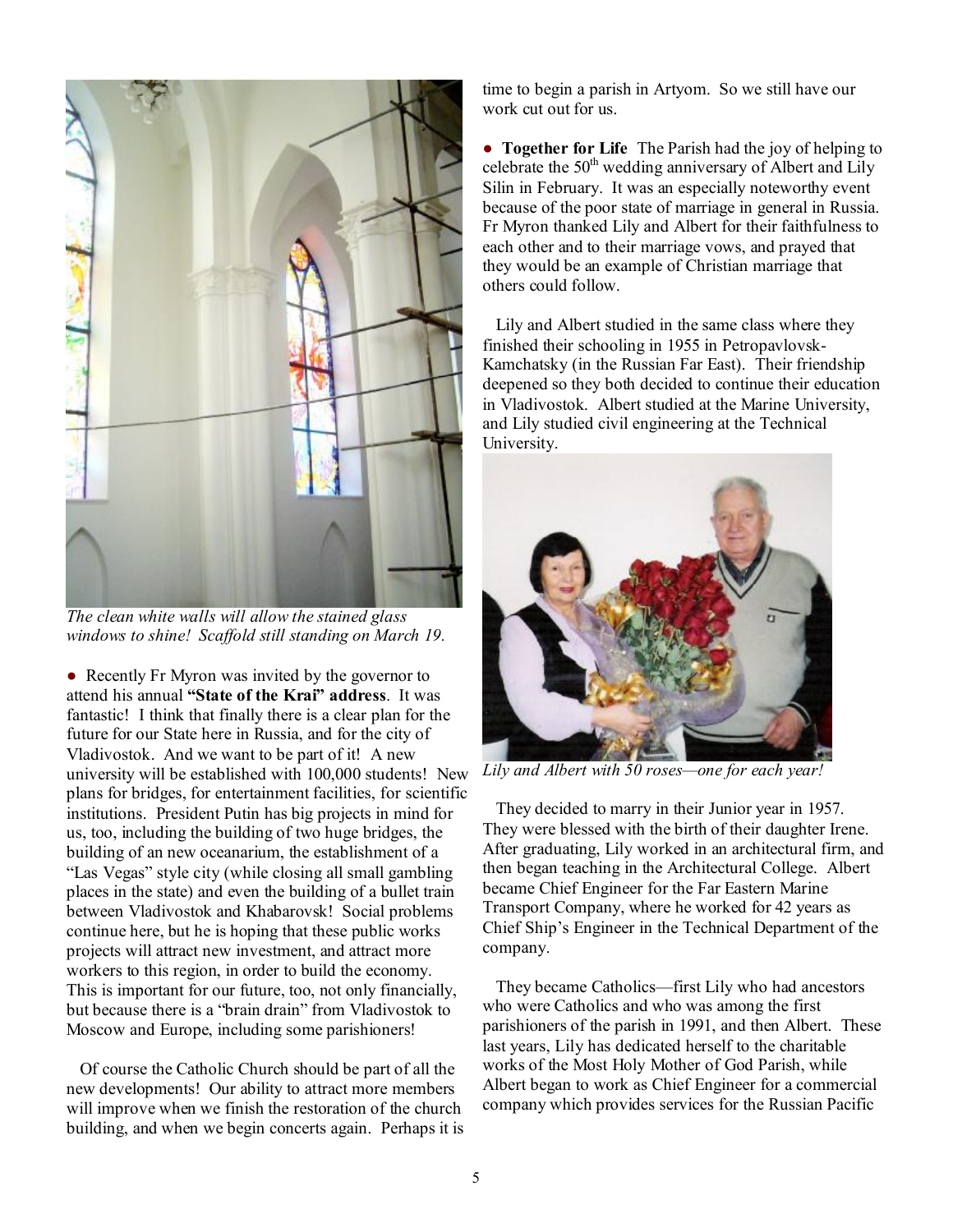Fleet. They have.two grandchildren and two greatgrandchildren.

 On February 2 of 2007 they celebrated 50 years of marriage. They note that their whole lives were filled with work and busyness. For many years Albert was often gone to sea, but in spite of that, they always maintained friendly and strong family ties.

● Our Bishop Kirill Klimovich has approved the ordination to the diaconate of our parishioner and member of our religious community **Brother Oleg Yelchaninov, C.J.D.** The ordination is scheduled for June 22 in Kosice, Slovakia where he is attending the seminary. And our Sisters in Jesus the Lord have just added a new member, too!

● Happy **Feast of St Joseph**, which was on March 19! We had a special play at St Joseph's Parish in Second River for the parishioners. I must say that "St Joseph" was a majestic actor as he told the story about all that happened surrounding the conception of Jesus in the womb of the Blessed Virgin. The actor was one of our older parishioners who suffered much as a child in Kazakhstan when he and his family were thrown into the snow from the train. His wisdom and faith really showed through his performance. It was great!

● **Fr Dan went to China** recently, for the first time, even if it is close. We have to leave Russia every six months, according to our visas. Six months ago he was in the States. We usually go to Korea for a couple of days—a flight away. But now it has become possible for us to go to China by bus—Just a four hour drive. It is much cheaper, and so it is a money saver! Fr Dan studied China and lived in Taiwan many years ago, but this was his first time to be in the mainland. He was told that if he dared to do anything as a priest there, he will never get another visa. In fact it all worked out fine and he is back.

● At last **Marriage Encounter** in Vladivostok! The first event took place on March 23-25, and was guided by Fr Vladimir Sek, the pastor of the Cathedral of the Immaculate Heart of Mary in Irkutsk. We are anxious to do whatever we can to help heal and improve the image of marriage in Russia, and, of course, especially among Catholics. Now that we have our feet wet, we are looking forward to the next Encounter.





*The Marriage Encounter was held in our new rectory.* 

● Parishioners from **St Joseph's Parish in Modesto**, California are planning to visit their sister parish in Vladivostok this summer. Here the group is meeting to do a theological reflection on the meaning of mission in the life of a Christian. The reflection was led by Deacon David Dutra of the Diocese of Stockson.



*Vicky Trevillian (center) and some of those planning their trip to Vladivostok in mid-July.* 

## **Opportunities**

♥ Sisters in Jesus the Lord now have a monthly "Desert Day" (silent overnight) at the convent for women interested in discerning their vocation in life. Upcoming dates are: Feb 24, 25 and March 17,18. See [www.cjd.cc](http://www.cjd.cc) under "Desert Days" for more details.

♥ Does someone want to come to Russia as a full-time volunteer for 2007-8? Last year Mira was here from Calgary, and this year Brian from St Louis. Both are remarkable people who did lots of good!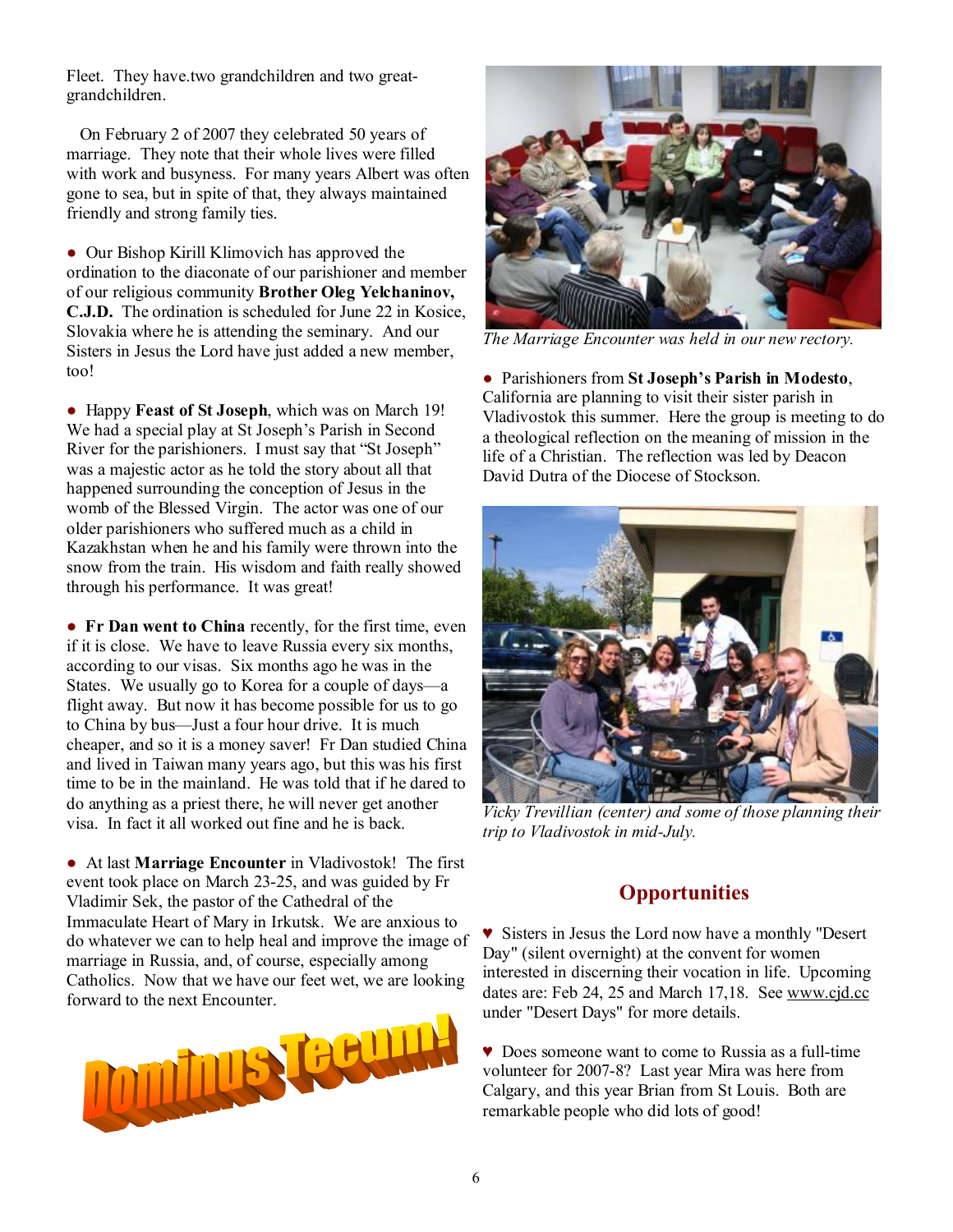# **Tax-Smart Charitable Giving**

#### *by Hugh Dillon*

Q I'm thinking of giving some shares of stock to Mary Mother of God Mission Society!

A While it's generally better to give than to receive, that usually doesn't apply when it comes to one of our relatives--Uncle Sam. Here are ways to give more joy to the world but less money to him.

Use stocks as a smart way to be more charitable. Say you have a stock worth \$5,000 that you want to sell to make a \$5,000 charitable gift. Does it matter whether you write a check or give the stock to the charity directly? You bet it does! If the stock's value has increased since you bought it, giving the stock rather than the cash proceeds to a charity means no capital gains tax bill--either for you or the charity. But if that stock has become a loser, don't give it away. Instead, sell it and write-off the loss either now or down the road and then give the cash to the charity.

Either way, don't forget to take the charitable deduction on your income tax return. Keep in mind that the tax laws on charitable deductions vary, depending upon how long you've owned an asset, the type of asset, and the type of charity. Charitable trusts make nice presents too.

Charitable giving during your lifetime can do more than eliminate capital gains tax and give you an income tax deduction. There are several kinds of charitable trusts that can also increase your income flow and help reduce estate taxes. With a charitable remainder trust, for example, you stay in the picture as an income beneficiary.

Suppose you have an apartment building or stocks that have gone way up in value. If you sold them to reinvest the proceeds to live on, your reinvestment kitty would first be reduced by capital gains tax. There'd be less to reinvest. On the other hand, if you transferred the asset to a charitable remainder trust, the property or stocks could be sold with no income tax due. Then all of the sales proceeds could be kept in the trust to generate income for you--without any reduction for income tax on the sale of assets.

One important caveat is that at some point the money will pass on to the charity (this is a charitable gift after all, not just a tax-planning device). The charity is the "remainder" part of the charitable remainder trust. That means at some point the trust money will be going to the charity. For that reason, it's very common to set up a life insurance trust at the same time to ensure your beneficiaries receive the same amount that's going to charity. Plus the life insurance trust can be designed so your beneficiaries receive the trust assets free of estate tax and income tax on your death.

Give the gift of IRA/401k money to your favorite charities. Your IRA and 401k benefits are subject to ordinary income tax (and estate tax if your estate is large enough). Since the combined wallop of these two kinds of taxes can eat up 70% or more of the benefits, naming taxfree charities as beneficiaries can be very attractive. But before you jump to revise your beneficiary designations to name your favorite charity, get tax advice on how naming a charity can adversely affect the ability to stretch out distributions. Time is of the essence.

You can do good for others and yourself by setting up taxsmart charitable giving. But remember: everything needs to be in place before the giant ball starts to drop on Times Square!

[To contact Mr Dillon, our benefactor, please send a note to our mission office.—ed.]

#### **How to Communicate with Us**

#### **Internet**

Russian language: [www.catholic.vladivostok.ru](http://www.catholic.vladivostok.ru) English language: [www.vladmission.org](http://www.vladmission.org) Sisters in English: [www.cjd.cc](http://www.cjd.cc)

#### **Office in Russia:**

**Phone:** 011-7-4232-26-96-14 **E-mail:**  myron@catholic.vladivostok.ru daniel@catholic.vladivostok.ru

#### **Office in America:**

**Phone and FAX:** 1-(651)227-0208 **E-mail:**  usoffice@vladmission.org

### **Donations and letters**:

Mary Mother of God Mission Society 1854 Jefferson Ave St Paul MN 55105-1662

#### **Office in Canada:**

**Phone**:1-(807) 597-6052 **E-mail**: gnivall@shaw.ca

**Donations and letters**: Mary Mother of God Mission Society PO Box 868 Atikokan Ontario Canada P0T 1C0

**Sisters in Jesus the Lord Phone:** (651)230-3337 525 Thomas Ave St Paul, MN 55103